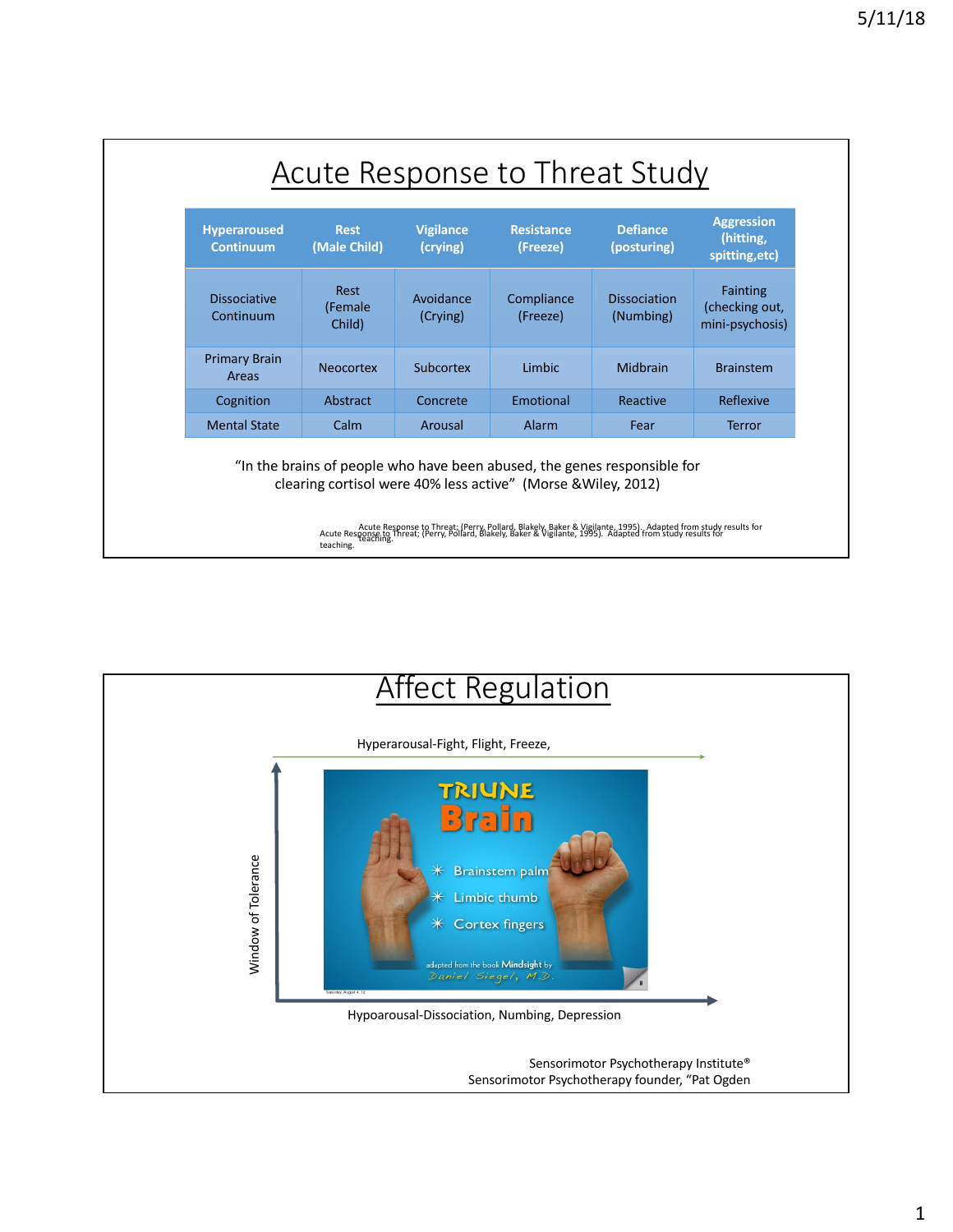



After the out-breath you count one, then you breathe in and out and count two, and so on up to ten, and then you start again at one.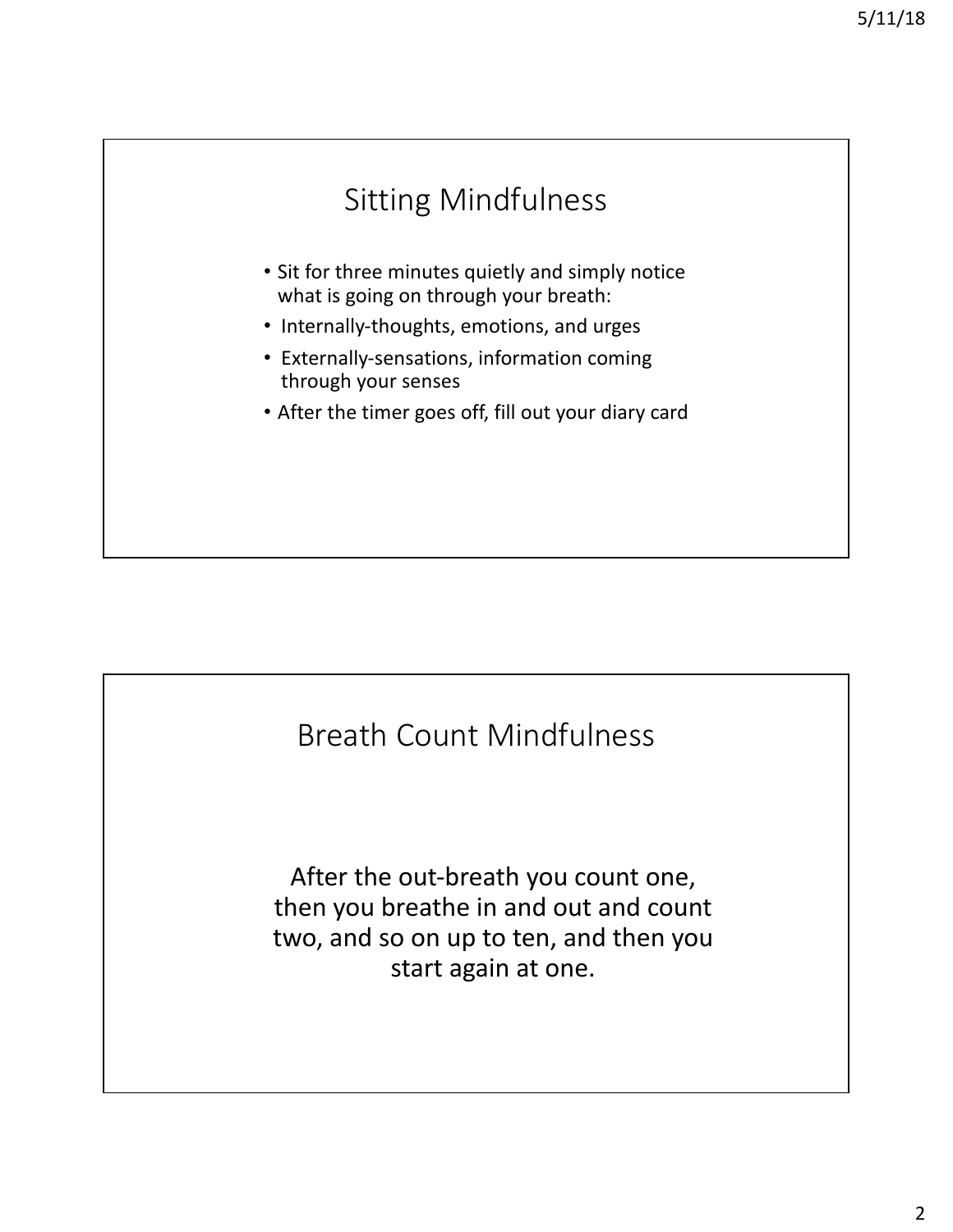

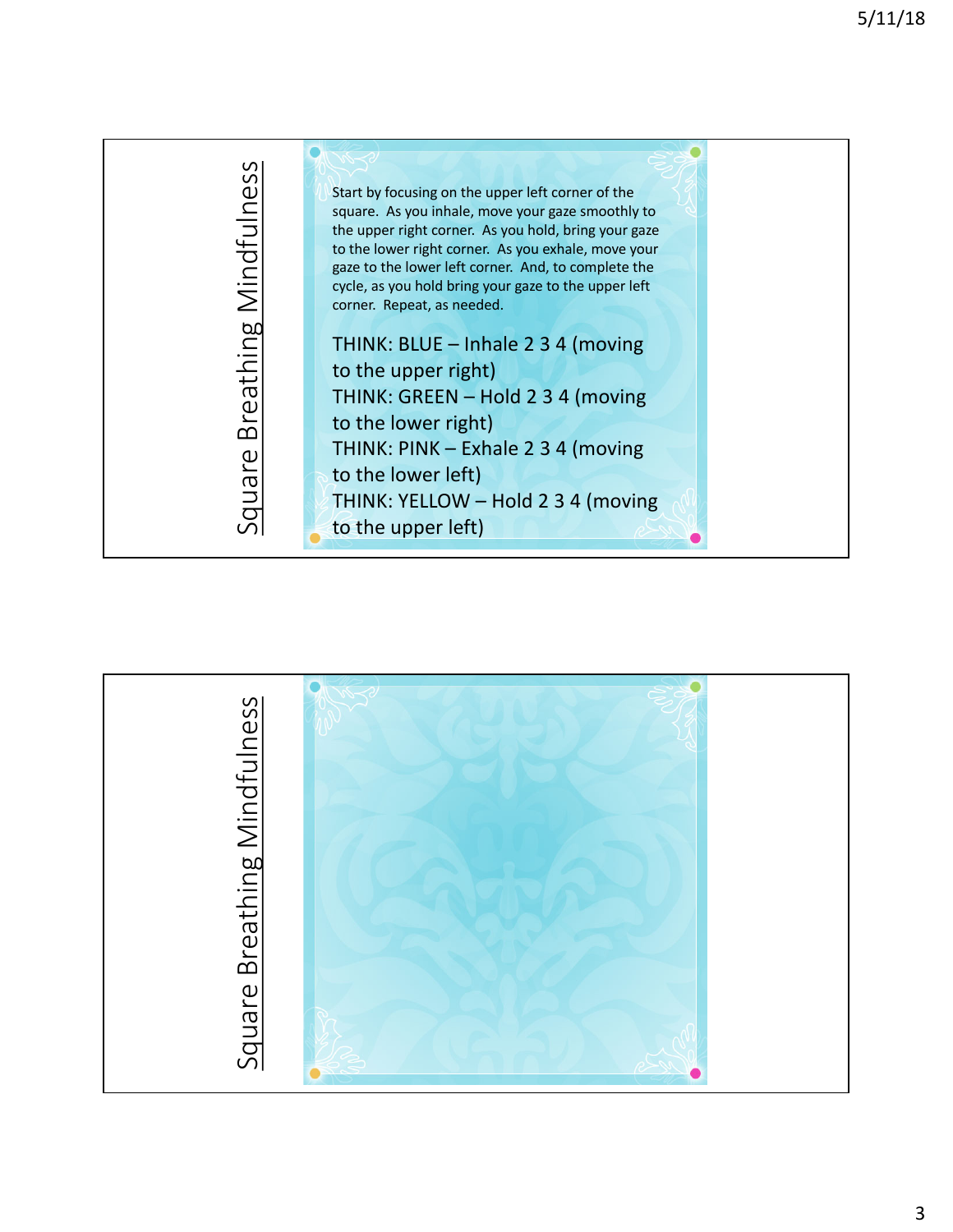#### Mindfulness Practice Movement

 $\blacklozenge$  Move in concert with your breath

 $\triangle$ 3 minutes

◆ Great for group practice when energy has become low

 $\blacklozenge$  Forceful inhale and exhale

◆ Sit down if you become dizzy or lightheaded

## Urge Surfing Mindfulness • Sit and breathe • Wait for any sense of discomfort (e.g. restlessness, an itch) • Note the desire to move and resist it • Notice thoughts that arise • These thoughts are just thoughts. So gently bring your attention back to your breath and bodily sensations • Note the changing position, shape and quality of the discomfort over time. Be interested in feeling it as precisely as you can. Notice how the shape and intensity changes with the cycle of the breath. • Is it stronger during the in breath or during the out breath?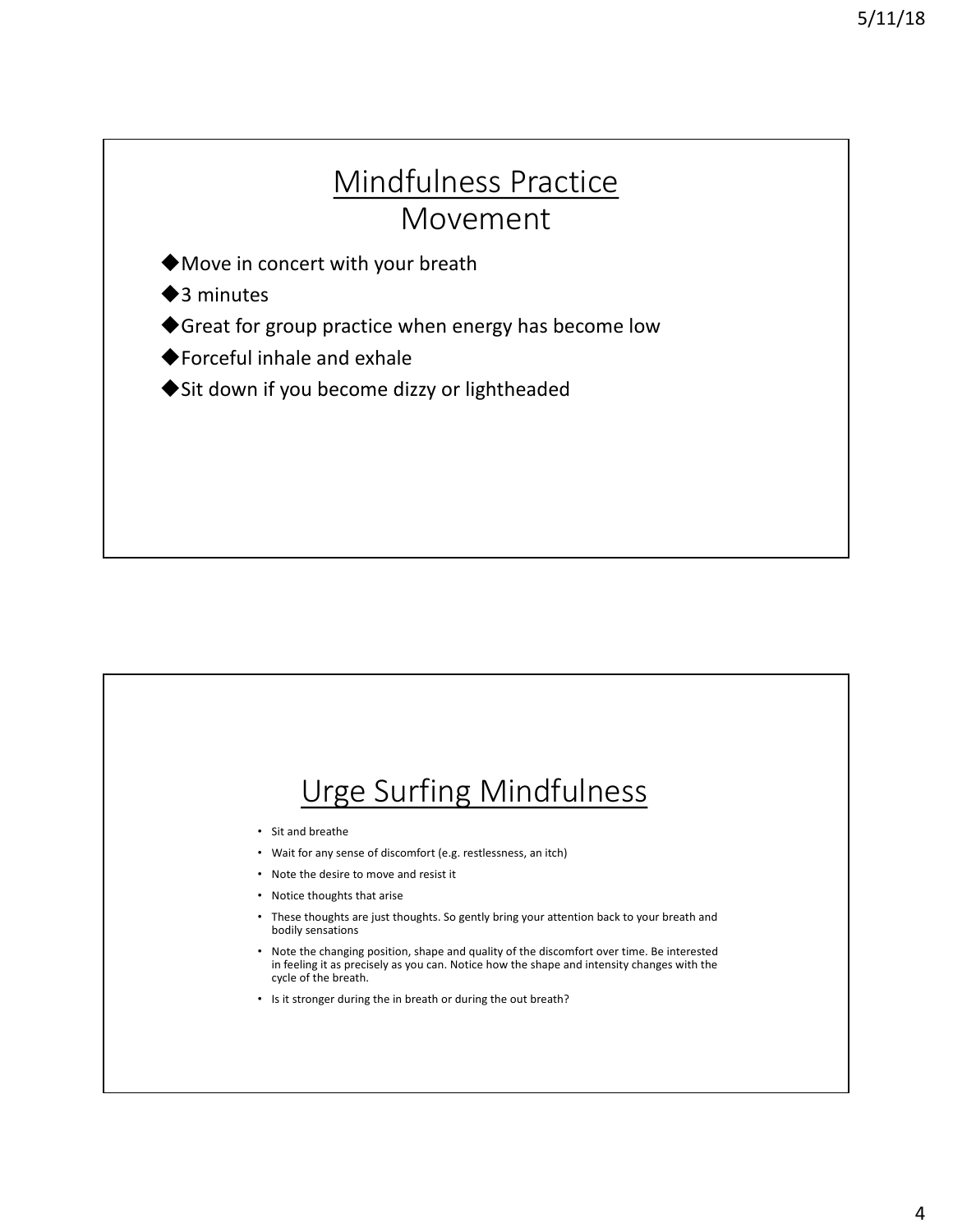#### Body Scan Mindfulness

- Sit and breathe
- Begin to scan your body from the top of your head to your feet
- Note any areas of the body that register pain or discomfort
- Try not to attach to the discomfort but notice it and breathe
- Note any areas of the body that do not register pain or discomfort
- Try not to attach to the painless areas but notice it and breathe
- Try to hold both states in your body equally, breathing and just noticing

# **Experiential**

**Identify and write down one (1) dialectical dilemma you deal with in your practice or in relationships and share with the colleague next to you.**